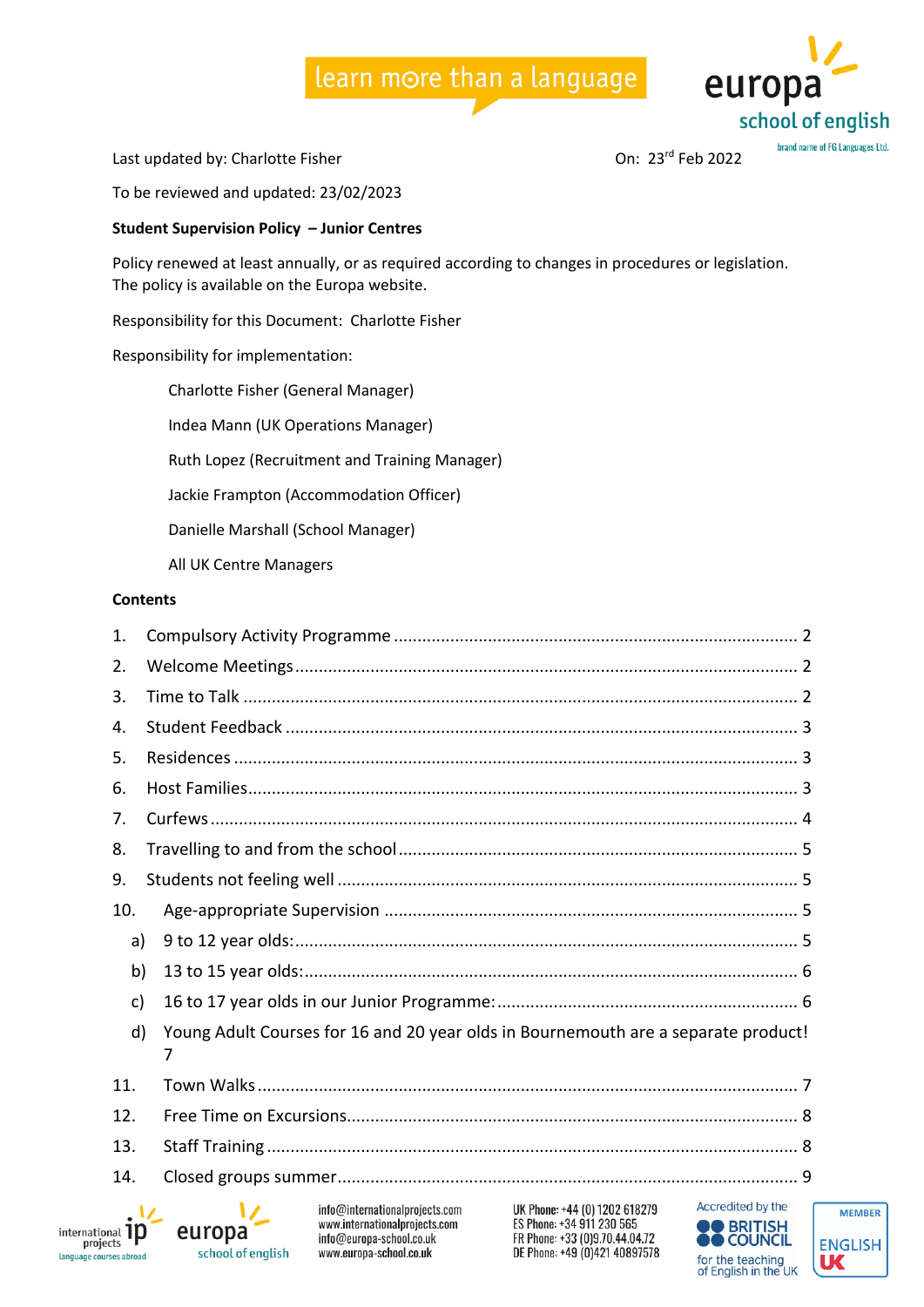| 16. | brand name of FG Languages Ltd. |
|-----|---------------------------------|

## 1. Compulsory Activity Programme

Our supervision concept for junior students below the age of 16 years is based on a compulsory activity programme with a variety of options for students to choose from. Our activity programme is created to be as engaging and fun as possible so students are happy to join in and in this way we are more able to supervise them safely. 16 and 17 year old students booked on our junior programme have the option to sign-out in the afternoons in order to explore the town on their own (in pairs or small groups), and have a special activity "Town by Night" offered in the evenings. 16 and 17 year old students who would like more independence, can also join our young adults programme at the year round school if they wish.

### 2. Welcome Meetings

Welcome meetings are an excellent opportunity for us to not only welcome the students to the school but to set some expectations on how they will be supervised during their stay. Students are introduced to our activity sign up App and asked to download it on to their phones. Students who come without a phone can sign up on a supervisors phone.

At the welcome meeting students are provided with a QR code which when they scan will provide them with:

- A welcome letter including school emergency contact details and address
- A map clearly marked with areas that the students can visit.
- A copy of our Rules & Regulations
- Complaint's procedure

Supervisors ask all students to enter the emergency telephone number for the school in their phone at the Welcome Meeting and this is spot checked throughout the week. Students are reminded of the rules and regulations and talked through the expectations around supervision (what time they need to be home / back at residences etc )

### 3. Time to Talk

The cornerstone of our supervision procedure is the TTT (Time to Talk) session that takes place twice a day in every centre in the UK, for students staying in one of our residential accommodation (students in home stay will have the after lunch session only). Students will be part of a TTT group in which one particular supervisor is responsible and makes sure that all students know what to do and are provided with all the information they need for a safe and rewarding holiday.

There should be a strong link between the supervisor and his/her TTT group. The lunch time TTT can be short (5-10 minutes) as it mainly serves to give an overview of what the students are doing in the next couple of hours. The TTT groups are created on a weekly basis. TTT diaries are kept by the supervisors. These diaries contain 2 pages per day to record:

- Notes
- Complaints/Incidents
- Action taken



europa school of english

info@internationalprojects.com www.internationalprojects.com info@europa-school.co.uk www.europa-school.co.uk

UK Phone: +44 (0) 1202 618279 ES Phone: +34 911 230 565 FR Phone: +33 (0)9.70.44.04.72 DE Phone: +49 (0)421 40897578



europ

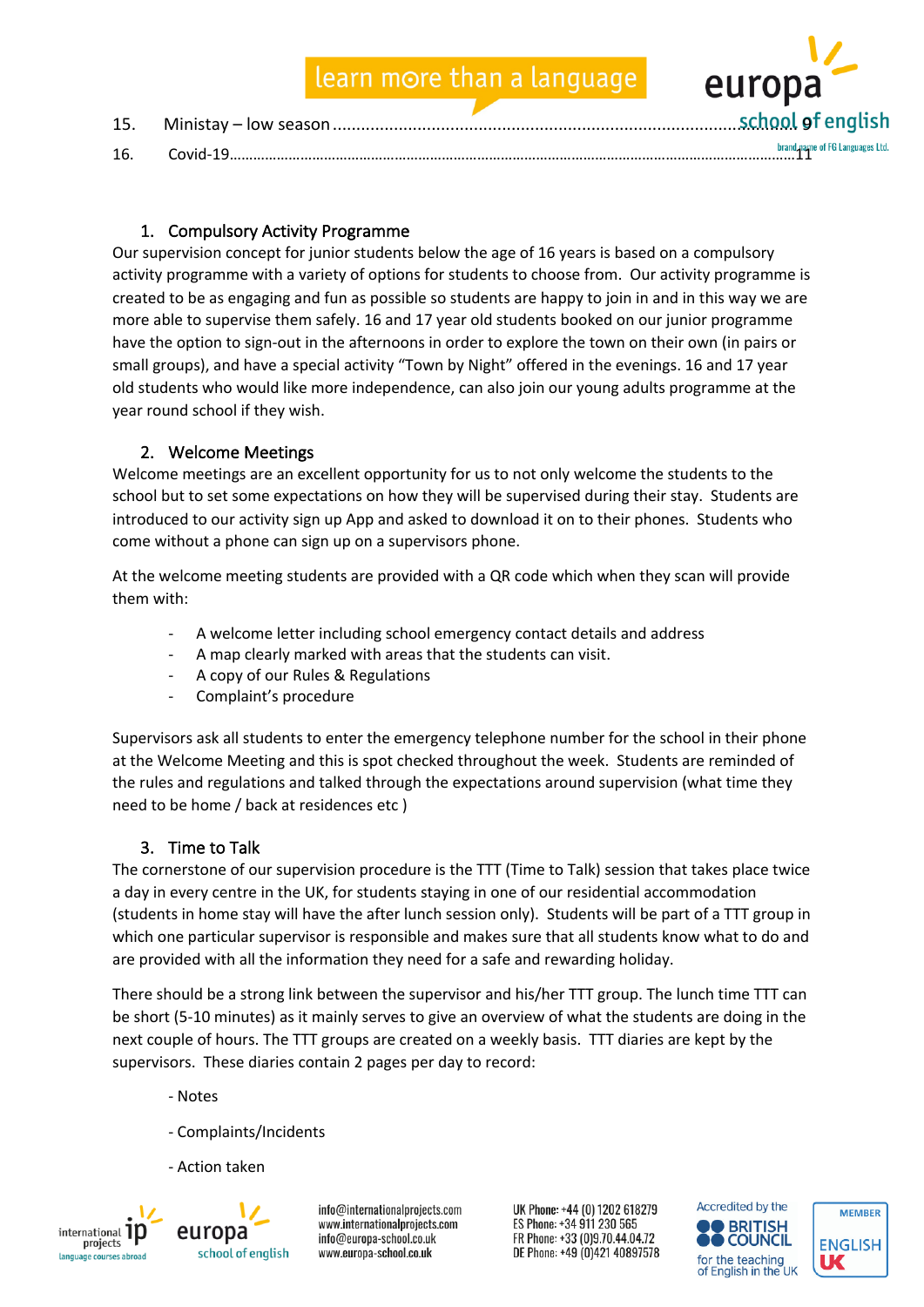- By whom/when
- Follow up
- Issued solved/when

Supervisors are trained to ask specifically about the students' general wellbeing, and if they are happy and cared for in their host family and in their residences especially within the first few days of arrival. Any concerns, complaints or problems are noted in the TTT diary and followed up on with the relevant parties.

### 4. Student Feedback

Students will be asked twice for their feedback during their stay.

- Tuesday feedback after arrival, during the Lunch TTT, students will be provided with a QR code and asked to fill a 5mns feedback form where they'll be asked to rate their accommodation, lessons, teachers, food, activity programme, IP team, etc. Results to be checked by the Lead Teacher and Centre Manager and taken to the team meeting that day with all staff members. Minutes to be taken of the problems and how they have been resolved and saved in the Google Drive.
- Friday feedback anonymous, for students leaving. Teachers will provide students with a QR code after the 3rd lessons (for General Course) students and 4th lesson (for Intensive Course) with this 15mns form. In this form, students will be able to rate in detail all aspects of their stay. Results to be checked by Centre Manager and Lead Teacher.

All feedback forms are done by Google Form. The results are automatically saved on the Google Drive and will also be reviewed and discussed during the weekly All Hands Meeting by the Senior Management team. Hard copies of the form will be available for students who need it.

#### 5. Residences

All residences have been risk assessed by Europa School of English and the risk assessments form part of the supervisor and Centre Management team training.

Supervisors live in the same residences as students. Depending on the particular residence a supervisor may be living in the same flat or at least on the same floor as the students.

Male and female students are always housed in separate flats or on different floors in a residence and under 18 year olds don't normally share the same flat or floor with any over 18 year old students. Please note in Bournemouth where 16/17 year old students book our Adult School or our Young Adult programme they may be housed on the same floor as a student 18+ in an en-suite room but they will not ever be housed in the same flat.

### 6. Host Families

All our host families are checked every other year in line with our safeguarding policy and all our hosts are carefully selected to provide the best experience possible for our students. Hosts are provided with safeguarding training by our Accommodation Officer when they join us and this training is updated at each visit. Safeguarding information is reinforced to host families every year with a short talk being given at our annual host family social event and regular training emails and flyers being handed out to hosts prior to collection of their students.



school of english

info@internationalprojects.com www.internationalprojects.com info@europa-school.co.uk www.europa-school.co.uk

UK Phone: +44 (0) 1202 618279 ES Phone: +34 911 230 565 FR Phone: +33 (0)9.70.44.04.72 DE Phone: +49 (0)421 40897578



euror

school of english **brand name of FG Languages Ltd** 

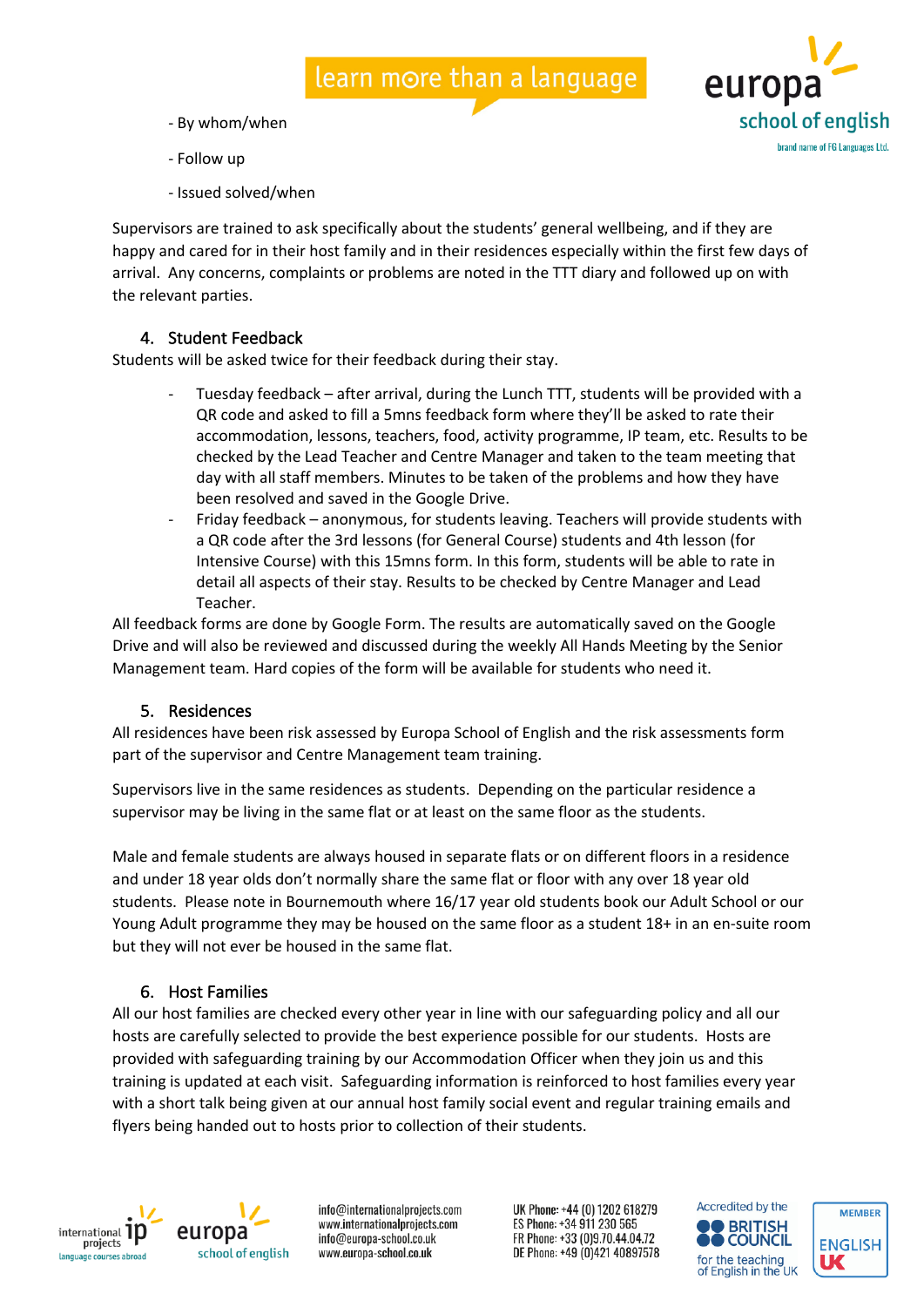

Students are carefully placed in host families according to their preferences and their age. The younger students are placed closer to the school (preferably on a direct bus route or within walking distance). We do have some hosts who are happy to accompany students to and from school so in some rare cases for an extra cost we can arrange for this service. Students are advised to travel in pairs of threes wherever possible and accommodation officers ask hosts to encourage students to do this.

All hosted students are brought to the school by their hosts on their first morning and departure day (if between 6am and 10pm) and the hosts are trained to provide full information about travelling to and from the school to their student. Students are provided with the full address, phone number of their host and the emergency number for the school in their pre-arrival documentation. Supervisors check that all students have their host family telephone number and address details with them during their welcome meeting.

Where a student does not want to attend the evening activity then we will ask their host family if they are happy for them to stay at home with the family for the evening. Prior approval is required and if hosts are not happy about this or are planning on being out then the student must attend the evening event. Students should never remain in the hosts home alone.

## 7. Curfews

All our students have different curfews depending on their age and the product chosen. Our curfews have been carefully thought about taking into account evening activities and bus timetables. Host families are trained to contact the emergency number if they are concerned about a student arriving late home from school. Some host families are happy to provide older students with their own keys, we do not encourage this but recognise that in some cases this is the most practical solution.

| <b>Product Name</b>                   | Age Range | Ratio | Back to<br>accommodation by:       | <b>Bracelet colour</b> |
|---------------------------------------|-----------|-------|------------------------------------|------------------------|
| Junior<br>Programme                   | 8-12 yrs  | 1:10  | 21:30 (fully<br>supervised)        | Red                    |
| Junior<br>Programme                   | 13-15 yrs | 1:15  | 22:30 (after evening<br>activity)  | Yellow                 |
| Junior<br>Programme                   | 16-17 yrs | 1:20  | 23:00 (after evening<br>activity)  | Green                  |
| Young Adult<br>$(16-20yrs)$           | 16-17 yrs | 1:25  | 23:00                              | <b>Blue</b>            |
| <b>Adult School</b><br>$(16-17)$ yrs) | 16-17 yrs | N/A   | 23:00                              | <b>Blue</b>            |
| 18plus                                | 18 plus   | N/A   | Agreed between host<br>and student | <b>None</b>            |



europa school of english

info@internationalprojects.com www.internationalprojects.com info@europa-school.co.uk www.europa-school.co.uk



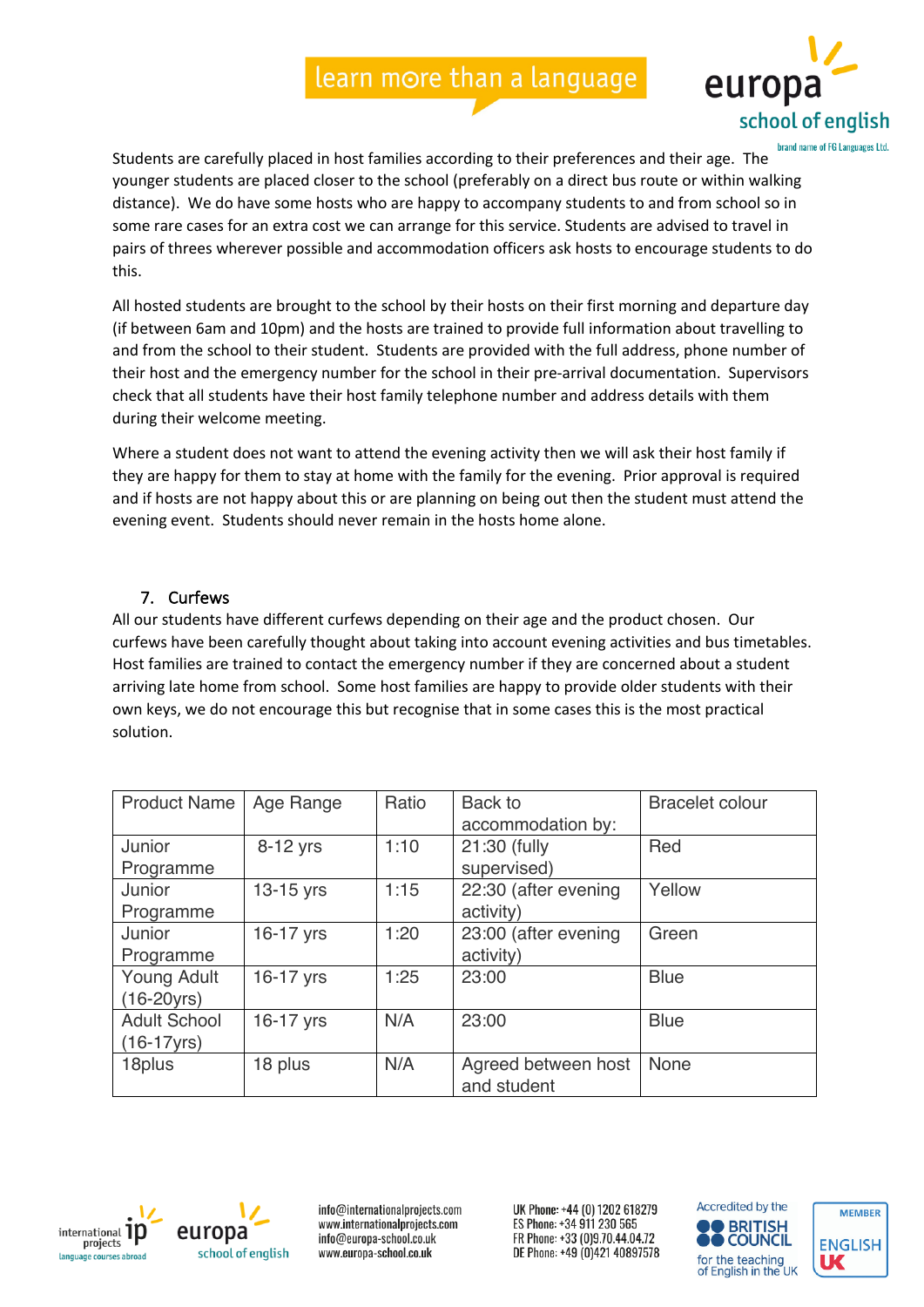

### 8. Travelling to and from the school

All students (13+) in hosted accommodation travel to and from school independently. They are only accompanied on their first morning by their host families. After evening activities in some centres, supervisors may accompany students to the bus stop and wait until the bus arrives for them but generally students will be making their own way home.

Junior students in residences where the residence is not on the same campus as the catering and teaching site will be accompanied to and from the school. On a closed campus where there are no roads between the residence and the teaching block, students will be allowed to make their own way to the teaching and catering sites.

Students aged 16 and 17 year old on our Young Adult Programme are permitted to travel to and from the residence on their own. They are encouraged to stay in pairs or small groups.

Where a student has been on a town walk and wishes to return direct to their host family from the town rather than from the school our supervisors are trained to check the student knows which bus to get on and in some cases to accompany the student to the 'new' bus stop. Where there is any doubt the supervisor will bring the student back to the school and the student can return home from the school on their usual route.

## 9. Students not feeling well

If a student is not feeling well and they don't want to take part in either classes or the afternoon or evening activities the course of action depends on if the student is staying with a host family or in a residence.

If a student is with a host family we can ask the host if they are happy for the student to remain at home with the family (the student cannot remain in the home on their own). If a host family can't stay with the student then the student will come to the school and can rest in the 'IP Ocean Lounge' in the centre with a supervisor.

If a student is staying in a residence then a supervisor will remain in the residence with the student or the student can also come to the centre and rest in the 'IP Ocean Lounge' with a supervisor. At no time should students who are feeling unwell be left alone.

### 10. Age-appropriate Supervision

On our junior courses the level of supervision and support depends on the age of the student.

#### a) 9 to 12 year olds:

Our youngest students are supervised more closely. The supervision ratio for this age-group is 1:10 to guarantee the safety and well-being of our younger students. The activity programme is mandatory for these students. Supervisors make sure that students take part in the offered activities via our activity App.

Students of this age are not allowed to leave the campus without supervision but will be offered town walks as an activity every day. It is not possible for parents to give permission for students to leave the campus without supervision. During excursions and town walks, these students will be at all times accompanied by a supervisor.



europa school of english

info@internationalprojects.com www.internationalprojects.com info@europa-school.co.uk www.europa-school.co.uk



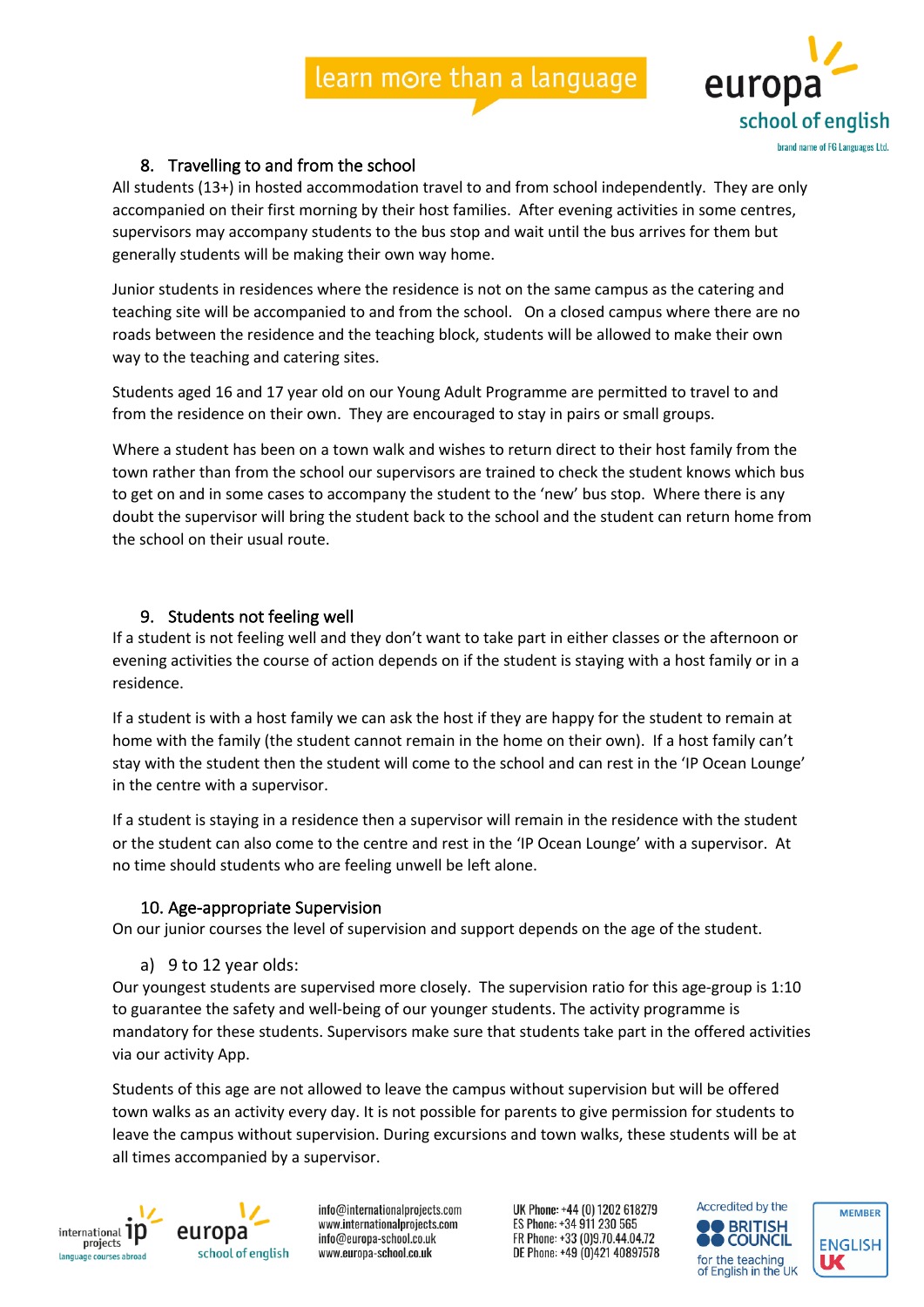

These students will be in a separate TTT group of up to 15 students per group. In the lunchtime TTT these students tell their supervisor what they want to do in the afternoon and the supervisor will help these students to sign up for the activity they want to do on the app. The app is always checked when the programme starts. The same happens at the dinnertime TTT for the evening event (if several evening events are offered). These students can be easily identified around the school because they wear a red bracelet.

Daily checks include: wake-up, breakfast, class check, lunch, assembly, lunchtime TTT, programme attendance check with the app, dinner, dinner-time TTT, night check.

Note: From the wake-up until the night check, those so called red bracelet students are with members of staff (supervisors or teachers) at all times.

b) 13 to 15 year olds:

Students in this age group take part in a compulsory programme with a wide range of activities. Students are not allowed to leave the campus without a staff member - even if the parents give them permission. Students do have the opportunity to explore the city centre with their friends in pairs or larger groups for a certain amount of time during the Town Walk activity, offered most afternoons.

Students of this age will be part of a TTT group of up to 20 students. At lunchtime students will choose on the app what they want to do in the afternoon and supervisors will check the attendance when the programme starts. The same happens at the dinner-time for the evening event, if several evening events are offered.

Daily checks include: wake-up, breakfast, class check, lunch, assembly, lunchtime TTT, programme check with sign-up app, dinner, dinner-time TTT, night check

Homestay students only have one TTT around lunchtime where they need to inform their supervisor about their plans for the day. They also need during lunchtime to sign up for the activity they want to do in the afternoon. In the evenings the students can either take part in the activity programme or stay in their private homes. The families are in contact with the team and let them know if a student is missing.

#### c) 16 to 17 year olds on our Junior Programme:

Teenagers aged 16 or older should be free to experience and explore things with their friends on and off campus. Our supervisors provide a good mix of supervision and personal freedom for this age group. Participation in the afternoon activity programme is usually voluntary for students over the age of 16.

They can choose between taking part in the offered programme activities or exploring the town with their friends in the afternoon after informing our staff members and signing out on the app. They can also choose to stay in the residence from time to time where a supervisor will be around. They will not be allowed to leave the campus without supervision after dinner, but there can be special supervised programme activities off the campus for them. The supervision ratio for this age group is usually 1:15, i.e. one staff member per 15 students.





info@internationalprojects.com www.internationalprojects.com info@europa-school.co.uk www.europa-school.co.uk



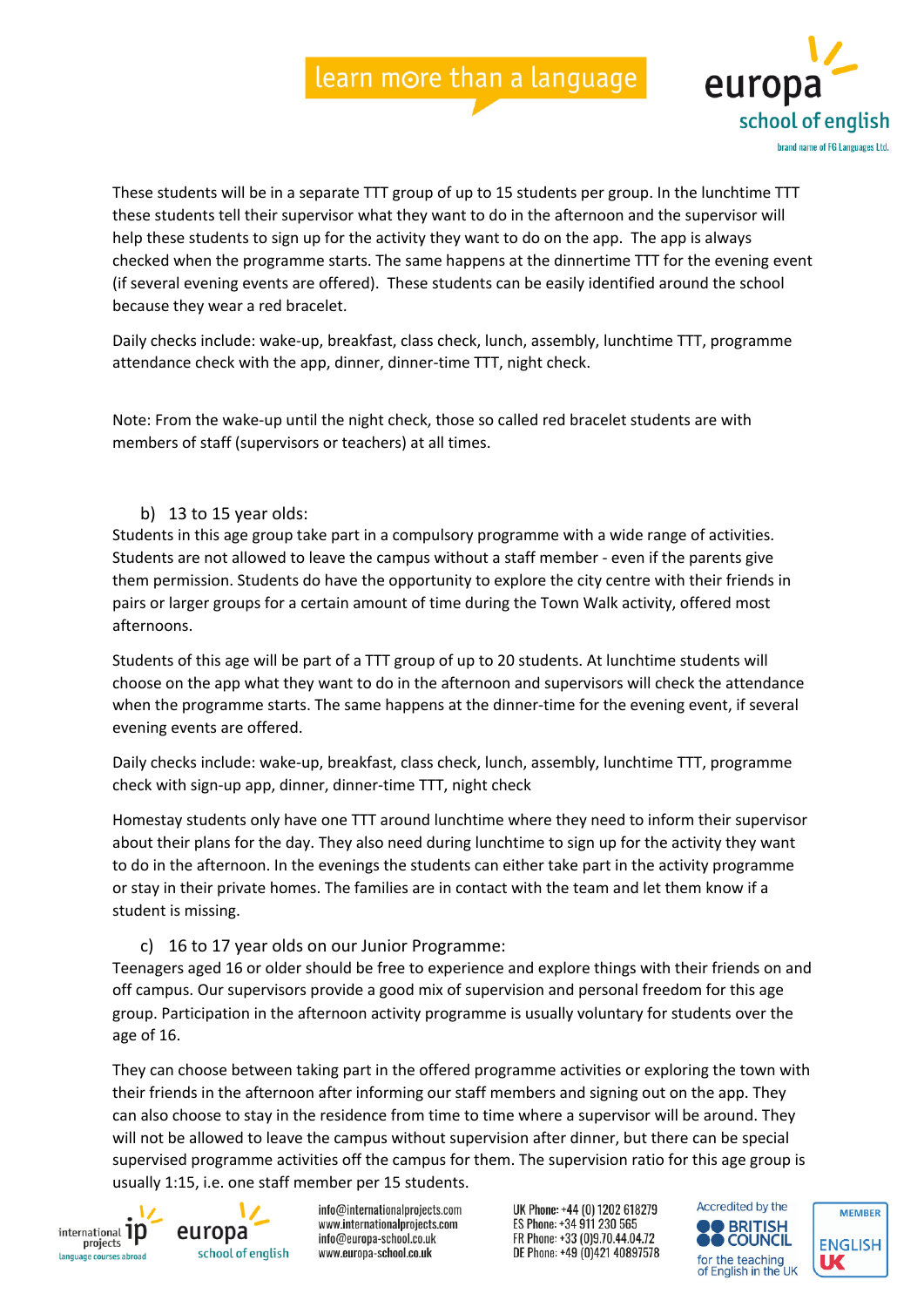

Students of this age will be part of a TTT group of up to 20 students. The TTT is mandatory for 16/17 year old students who have chosen this product. 16 and 17 year old students will also need to sign up for the afternoon and evening events they want to join on the app. If they decide to explore the town on their own in the afternoon, only this age group will be able to see on the app and sign up for a special slot for that purpose. The "green bracelets" will also be the only students offered on the app the younger students evening event options, and the daily "Town by Night" they can sign up for.

Homestay students only have one TTT at lunchtime where they need to inform their supervisor about their plans for the day. In the evenings the students can either take part in the activity programme or stay in their private homes. If the student chooses to stay with their family in the evening the supervisor will call the family to check if this is OK and get agreement. The families are asked to contact the school and let them know if a student is not at home when they have previously agreed.

Our supervisors may restrict the level of freedom if necessary, for example if students don't follow our centre rules!

d) Young Adult Courses for 16 and 20 year olds in Bournemouth are a separate product!

During our language holidays for young adults (16 to 20 years) in Bournemouth, our staff members do not supervise students but instead provide guidance on how to enjoy the holiday safely. Students enjoy the freedom as well as the rights and responsibilities of an adult. If necessary, there is assistance provided by our IP Young Adult Coordinator who is introduced during the welcome meeting upon arrival. The coordinator shows students around the course town, introduces students to local hot spots and possible dangers. The coordinator also provides all the information needed in order to plan a holiday and has dinner with the students every day. Students will be able to contact the coordinator at any time if they need help or assistance. The Young Adult IP team will offer a social programme with at least 5 activities (voluntary participation).

There is a night check at 11pm in the residence for 16 and 17 year old Young Adult students. Additional spot checks are possible and the level of freedom might be restricted if the rules are not followed.

#### 11. Town Walks

Students are taken on a town walk as one of the first activities they do on arrival. They are given a tour and shown the main high street and safe areas to enjoy a café visit or a browse around the shops. Supervisors will give the students a map clearly showing the areas that they are allowed to go to during any 'managed free time' they may be offered.

Town walks are also offered as an activity choice every day for students. Students are walked from the school to the town centre by supervisors in the correct ratios. Supervisors are trained on how to accompany a group safely and to ensure supervisors are stationed throughout the crocodile as it moves towards the town centre.



europa school of english

info@internationalprojects.com www.internationalprojects.com info@europa-school.co.uk www.europa-school.co.uk



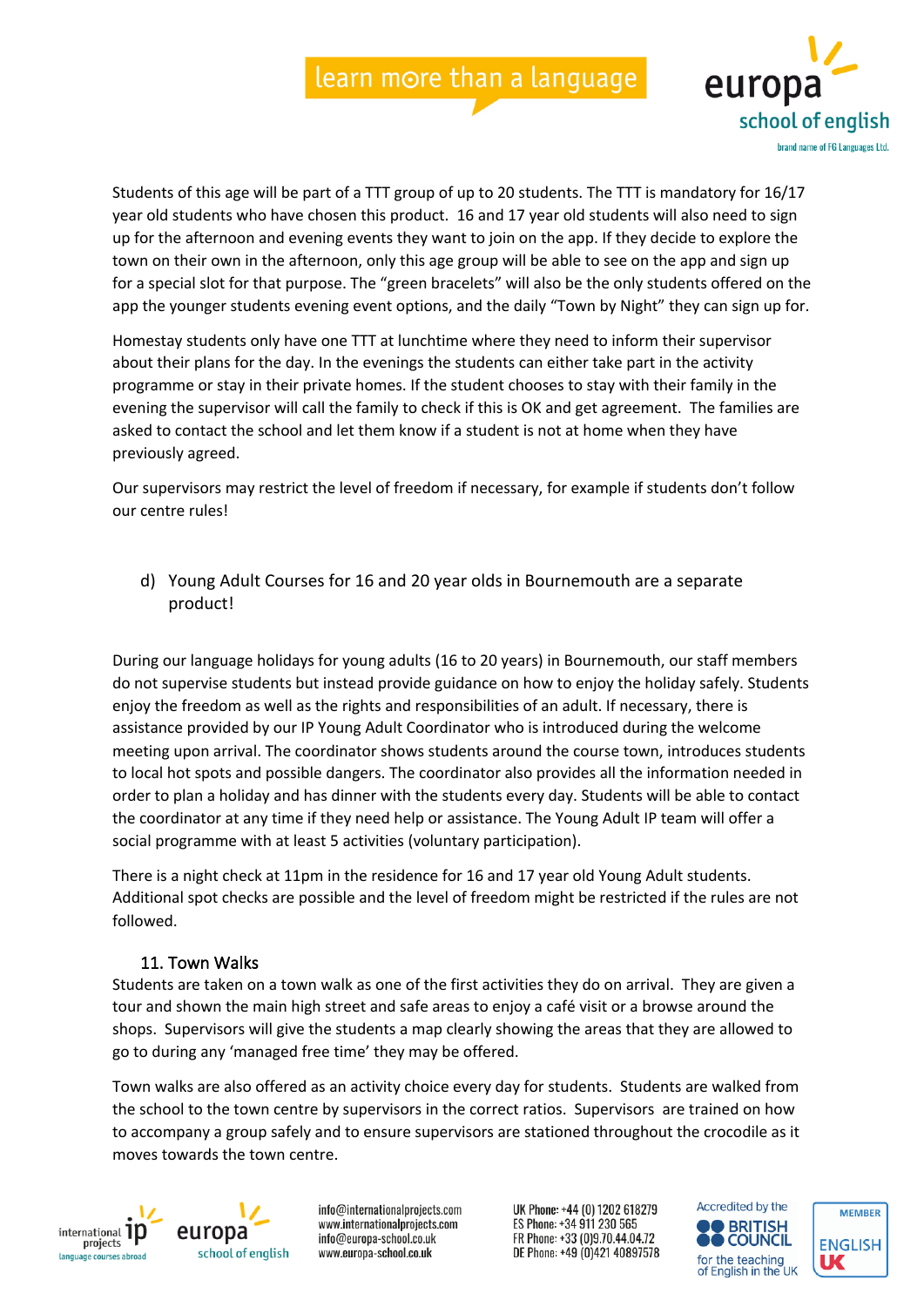

On arrival in the town centre students are shown the check point position and told that they can return here at any time if they need any help. They are reminded of the safe areas that they can visit during their free time and are asked to check they have the school emergency number. Students are then allowed to leave for 1.5 to 2hrs of time and explore in pairs or small groups. Students are not allowed to go alone. In case a student doesn't have a partner, supervisors will encourage them to join a group or will partner up with them.

During this managed free time supervisors will be placed around the town at various locations area so they can keep an eye on the students as they explore the town. Two supervisors will remain at a check in point during the whole managed free time session so students know where they can return to if they have a problem and to check-in with the supervisors half-way through their free time.

Students will be asked to meet back at the check point at a certain time. When all students have returned the group will be escorted back to the school.

### 12. Free Time on Excursions

During our excursions, students 13 + are permitted to spend some managed free time with their friends. A typical excursion visit would involve arrival in the location, a circular walking tour pointing out some points of interest then the supervisors will set up a check-in location (pre-arranged) and the managed free time will operate in the same way as it does for the town walk. All supervisors will have access to the local map before the trip and the safer areas will be marked on there.

A trip to London is a more challenging proposition for our supervisors so there is a separate training module for London trips during their training.

### 13. Staff Training

As we are a specialist tour operator for junior language courses, student's safety and supervision are of major importance to us. This is why we spend a lot of time and money on the selection and training of our staff. The applicants go through several stages of our recruitment process and are assessed for their general suitability, their experience in working with children and teenagers, as well as their commitment.

As part of our recruitment process, our applicants take part in a specially designed training event where they have to demonstrate their abilities as a supervisor. Every year we train up to 300 teachers and supervisors who accompany several trips a year and work between 2 to 10 weeks for us. The (online) training session takes a minimum of two days – depending on the position it can be up to four days. During the training we place special emphasis on different topics according to the specific position applied for, e.g., risk assessments, intercultural competence, tour management, programme organisation etc. Once selected and hired, long term seasonal staff responsible for the centre are asked to come one week in advance to the centre to participate in destination training.

All our staff are subject to our safer recruitment policy. This means that they must all provide us with up-to-date clear police certificates or DBS checks, two references which will be followed up. Our staff will also need to be as a minimum Basic safeguarding trained and in some cases; Advanced.



europa school of english

info@internationalprojects.com www.internationalprojects.com info@europa-school.co.uk www.europa-school.co.uk



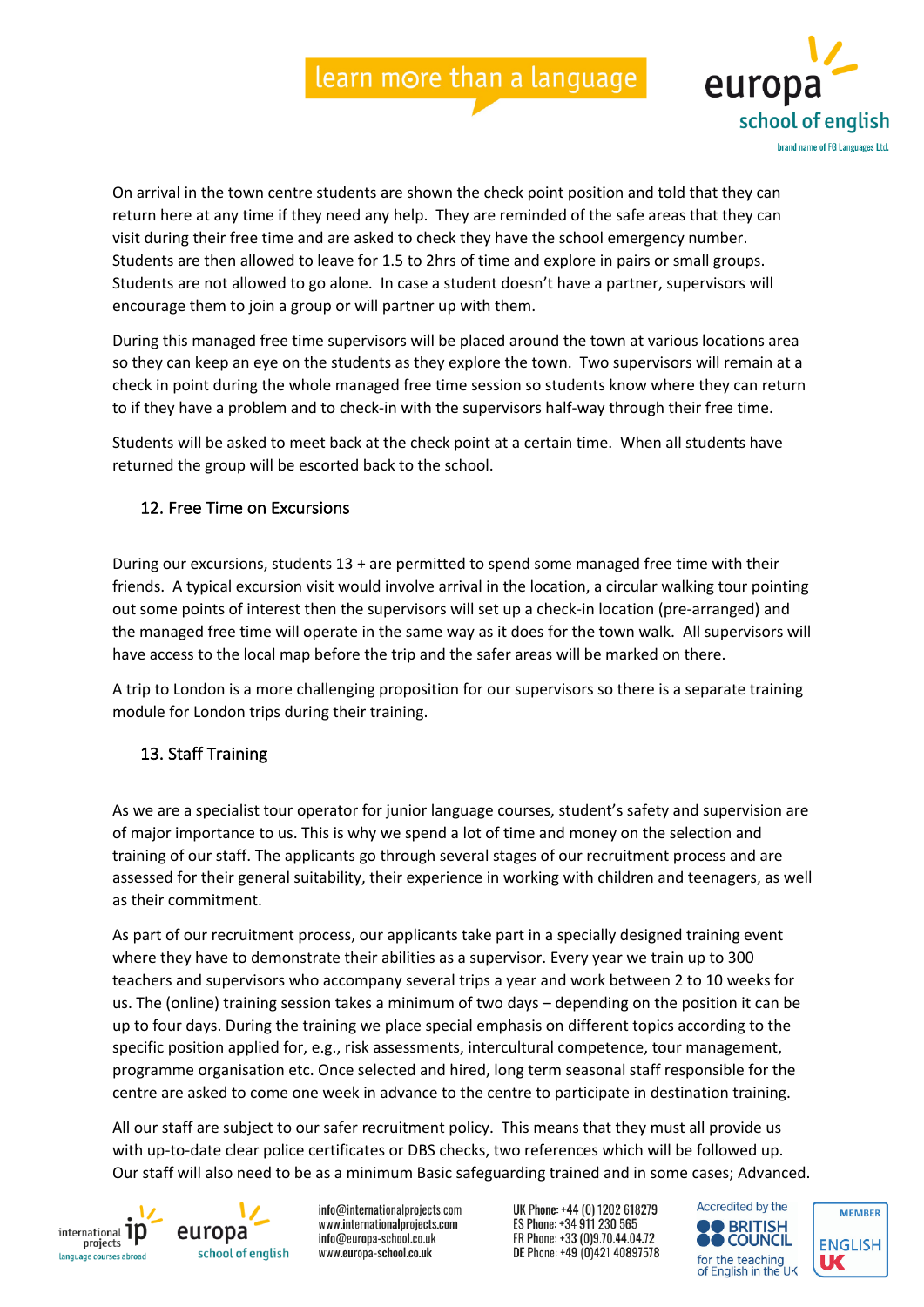

Training will cover our full safeguarding policy including the safeguarding structure and all our risk assessments.

## 14. Closed groups summer

During the summer season, we receive closed groups of students. Most of these clients only stay for 6-7 nights in the centre. These summer closed groups are fully integrated in our summer camp, with individual students, unless requested otherwise. Therefore, if some of the students in the group are aged 18+, they will need to join the Young Adult Programme in Bournemouth.

As fully part of our summer product, all the above will be relevant for those groups. We expect the group leaders to be involved in running the activities, ask them to be present in the morning to look for their students if some do not show up at school, to attend all excursions, and to participate in the supervision and safeguarding of their students. We do count those Group leaders in our supervision ratio.

Group leaders will have on arrival a welcome meeting with the Operations Manager or Centre Manager. They will have an induction talk on what we expect from them, and they will be provided with some guidelines on how to safely take care of their students during their free time with them. They will be offered a daily meeting with the Operations Manager or the Centre Manager to go through any questions, planning or concerns.

Group leaders will also have the opportunity to take their students out for activities or dinner, after being reminded of some supervision and safeguarding rules, informing the Operations Manager at least 24hrs prior to the event, and signing a disclaimer.

As part of our summer camp, closed group students will: have the same coloured bracelet system as for individual students, will be mixed in the classrooms with other students, will have the opportunity to sign up for activities on the app, will be part of TTTs, etc.

### 15. Ministay – low season

In the low season Europa School of English deals with a lot of closed junior groups, our so-called 'mini-stays'. Most of these clients only stay for 6-7 nights in the centre.

For these closed groups the supervision concept is slightly different than the one for our junior summer centres. First of all, on some occasions closed junior groups can consist of under aged and 18+ students which happens with some of these groups as they all come from the same school and are in the same class in their home country. They are treated completely as a closed group and are not mixed with others, both during lessons and during the activities and excursions they might have booked.

They have got a different bracelet system as each closed group gets the same coloured bracelet and they are all following the same (junior) rules. In addition to that, the 18+ students within a closed group receive a yellow lanyard to identify them as 18+ students.



europa school of english

info@internationalprojects.com www.internationalprojects.com info@europa-school.co.uk www.europa-school.co.uk



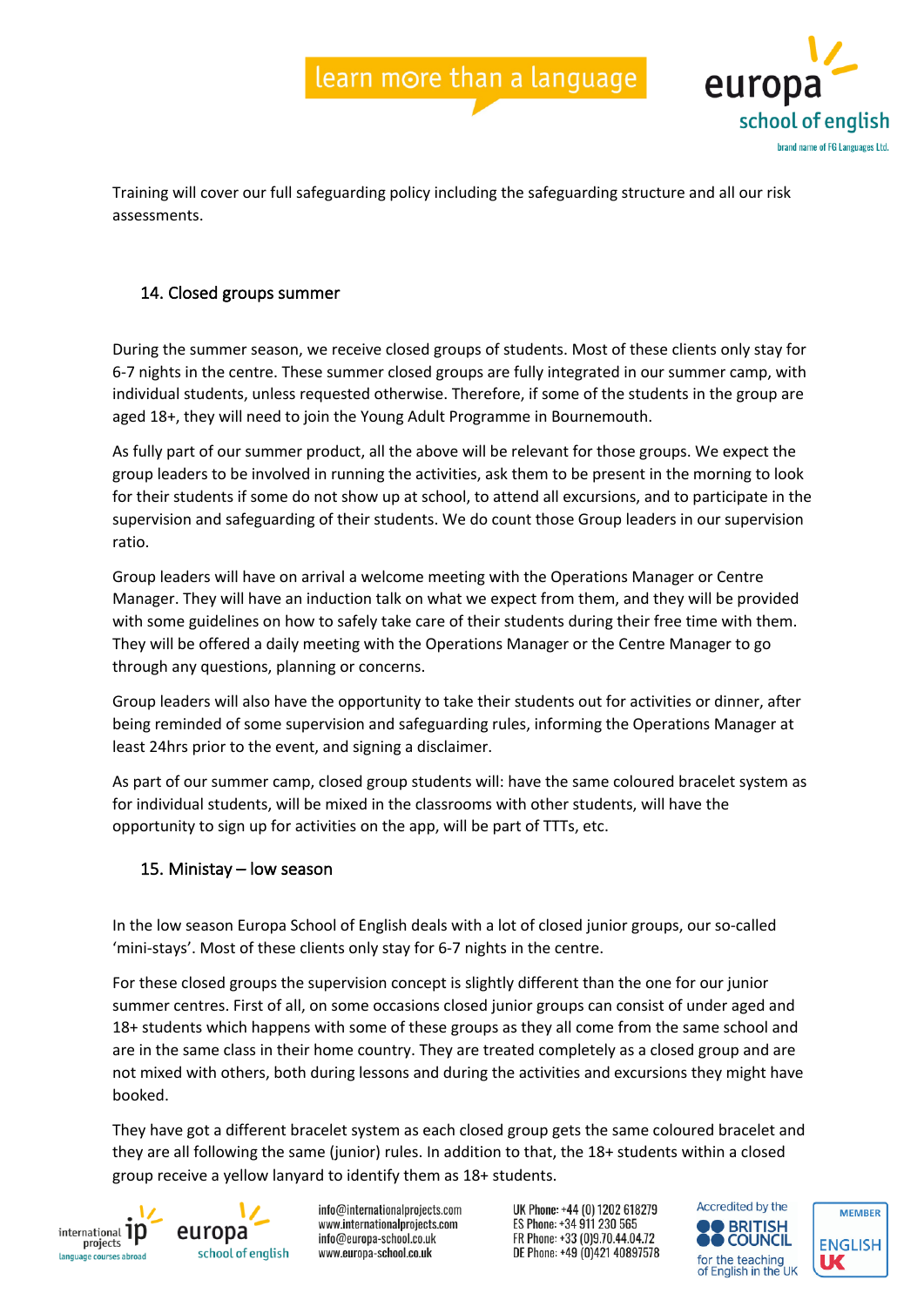

Usually, all mini-stay groups during the low season are homestay. There might be some exceptions of hotel groups on enquiry for whose we would then need to work out a different risk assessment depending on the hotel they are staying in. 18+ students are accommodated together, but there could be exceptions, if the under 18 years student parents give written authorisation and a risk assessment has been undertaken.

Depending on the programme booked, there will be compulsory afternoon and evening activities and excursions during the stay. The booked programme activities are run by our Europa School of English activity staff and the group leaders will have a daily meeting with the Operations Manager on site.

During times when there are no programmed activities and there is free time for the group, group leaders will be informed during their induction meeting on arrival, on how to ensure the supervision and safeguarding of their students. We strongly advise Group leaders during their free time with their students to agree on a meeting point, make sure they know in which groups students are walking around alone in a specified area and make sure they have got all phone numbers of the students and that the students know whom they can contact in case they face any difficulties. If group leaders decide to change the booked programme to take their students on their own for a different activity, they need to inform the Operations Manager at least 24hrs in advance and will be asked to sign a disclaimer.

As the students are staying in homestay, they will make their way independently to the campus and back to their hosts. We also advise group leaders to meet the students at the bus stop and help them to make their way back home. Host families have the students schedule of the week and are informed of any change. Therefore, they do know when their students should be back home. In the event of a student not being back at home on time, a clear communication procedure is set - at first host families try to get in touch with the students. If they cannot, they inform the Accommodation

Officer, who informs the Operations Manager. The Operations Manager contact the group leaders and look together for the missing students.

Prior to arrival, groups can decide whether they want to allow free time in the evenings for their students (in which case the Operations Manager will give them advice on how to supervise their students and make sure they have a safe time), or if they want their students to stay in their host families after dinner, if there are no organised activities by the school.

If they decide to give free time to the students in the evenings, students can leave their homestays and go to town in small groups or pairs after dinner. They have to adhere to a curfew (different for each age group) which is communicated to both the students and the hosts on arrival.

On the other hand, if the group leaders decide not to give any free time to their students in the evening, host families will be informed and students will only be allowed to go out in the evenings if it is for a programmed activity or if their group leaders take them out as a group.

The homestays are in contact with the Operations Manager and will let him/her know if a student is missing. For the year-round mini-stays the Operations Manager works closely together with the group leaders and the homestays to secure the supervision of under aged junior students as there are no separate supervisors to ensure the supervision of these groups. Both the Accommodation





info@internationalprojects.com www.internationalprojects.com info@europa-school.co.uk www.europa-school.co.uk